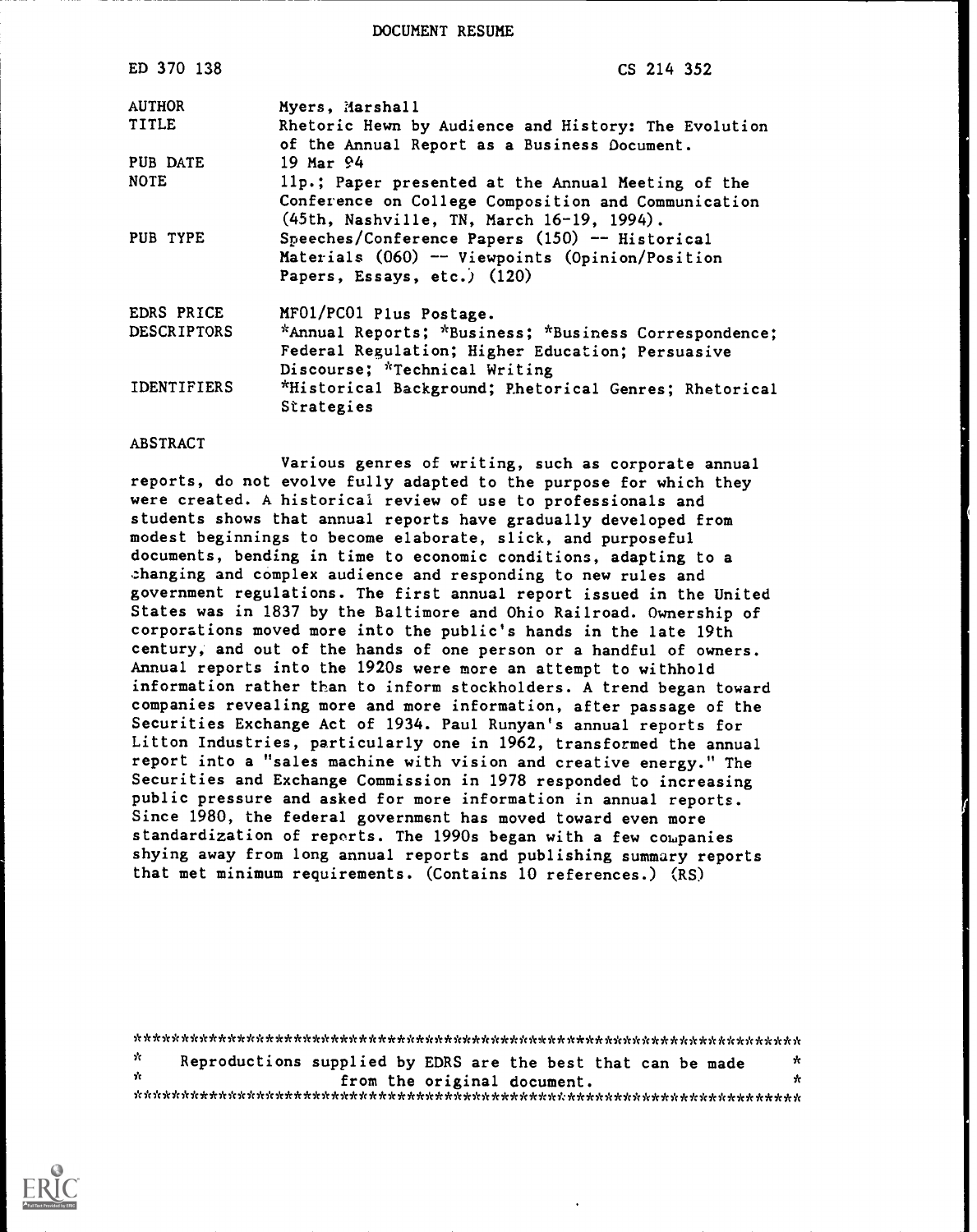# Rhetoric Hewn by Audience and History: The Evolution of the Annual Report as a Business Document

Marshall Myers Texas Tech University

## Conference on College Composition and Communication March 19, 1994

While we are quick to acknowledge that people and events shape the course of history, we don't often discuss the role of people and circumstances in molding the form and purpose of a rhetorical artifact. We sometimes tacitly assume that various genres of writing evolve fully adapted to the purpose for which they were created.

But, of course, they do not. Indeed, documents like the annual report, for example, gradually developed from quite modest beginnings to become elaborate, slick, and purposeful documents, bending in time to economic conditions, adapting to a changing and vastly complex audience, and responding, albeit begrudgingly, to new rules and government regulations.

In fact, the very definition of the annual report bespeaks of a complex document and hints at the sweeping changes it has undergone since its beginnings:

> A corporation's financial and organizational report prepared by its officers on a yearly

basis, as required by law, stating the "PERMISSION TO REPRODUCE THIS<br>S DEPARTMENT OF EDUCATION<br>Educational Research and Incorences U S DEPARTMENT OF EDUCATION Office of Educational Research and Improven EDUCATIONAL RESOURCES INFORMATION<br>CENTER (ERIC)

Inis document has been reproduced as<br>, received from the person or organization<br>, originating it

L' Minor changes have been made to improve.<br>- reproduction quality

Points of view or opinions stated in this document do not necessarily represent official<br>OERI position or policie and comparison the

CS

<u>Myer</u>

2 TO THE EDUCATIONAL RESOURCES INFORMATION CENTER (ERIC)."

ED 370 138

 $\ddot{\phantom{0}}$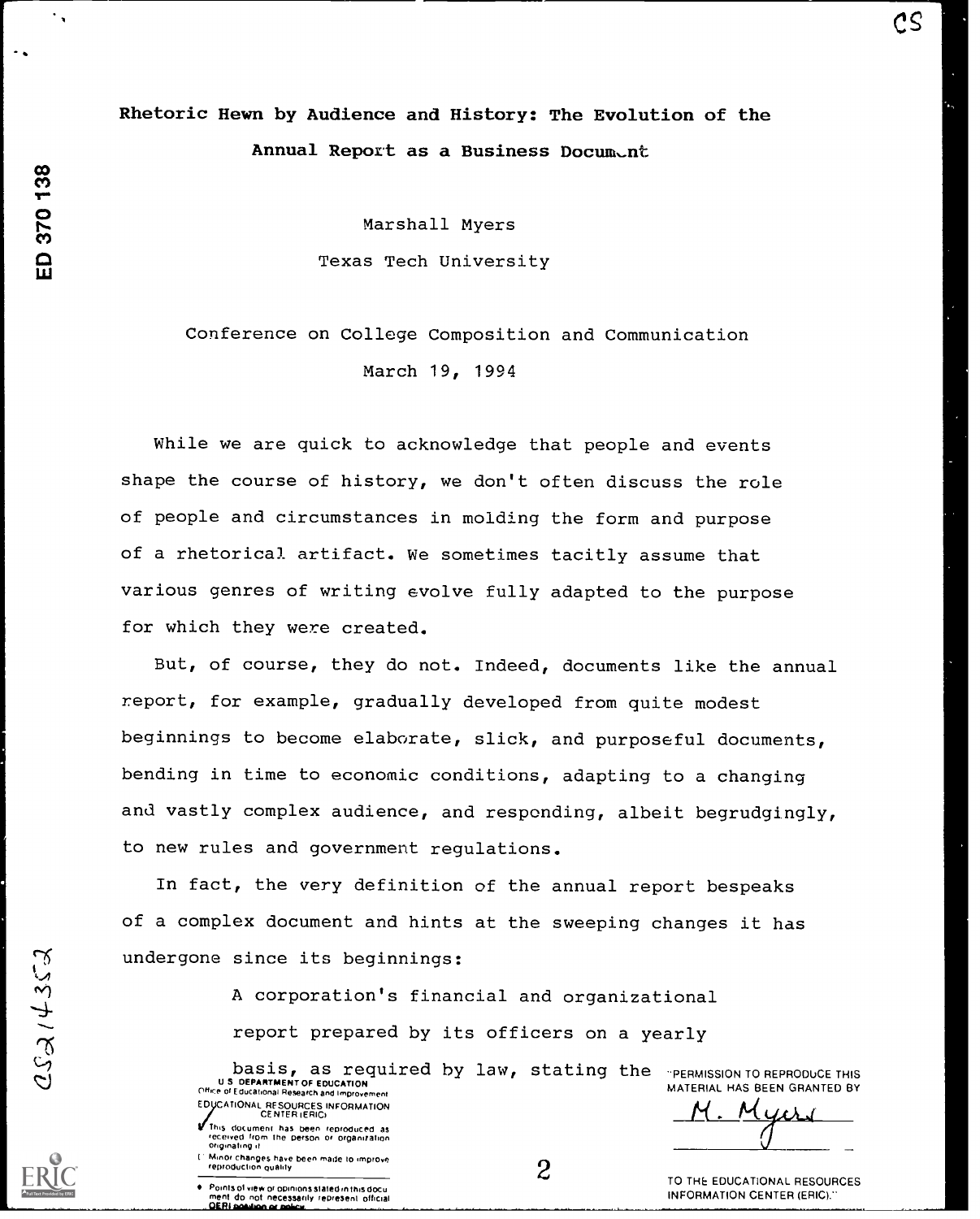corporation's assets, liabilities, earnings, general financial condition, profits, and losses and other information that may provide evidence to stockholders, customers, and creditors of the organization's ability to pay its debts, and indicating the officers' goals and assessment of its performance potential (Nisberg 16).

2

How did the annual report evolve as a genre? Why does the present document attempt to serve so many masters: from shareholders to the federal government, from customers to creditors, or from security analysts to potential buyers? Why does the document focus on so many purposes? In other words, how did the annual report get to be what it is today?

Although some controversy exists over when the first American annual report appeared, evidence seems to indicate that the first annual report issued in the United States was issued in 1837 by the Baltimore and Ohio Railroad. This document was published at a time when there were absolutely no government regulations requiring such a document to be made available either to the company's stockholders or to the general public (Cato, 1985, 17). What is so significant about the Baltimore and Ohio Railroad .ssuing an annual report is that the railroad would actually publish a report at all, even though the tone and tenor of the company's financial secretary's note seemed to indicate that at least he wasn't entirely happy with issuing such a document:



 $\mathfrak{Z}$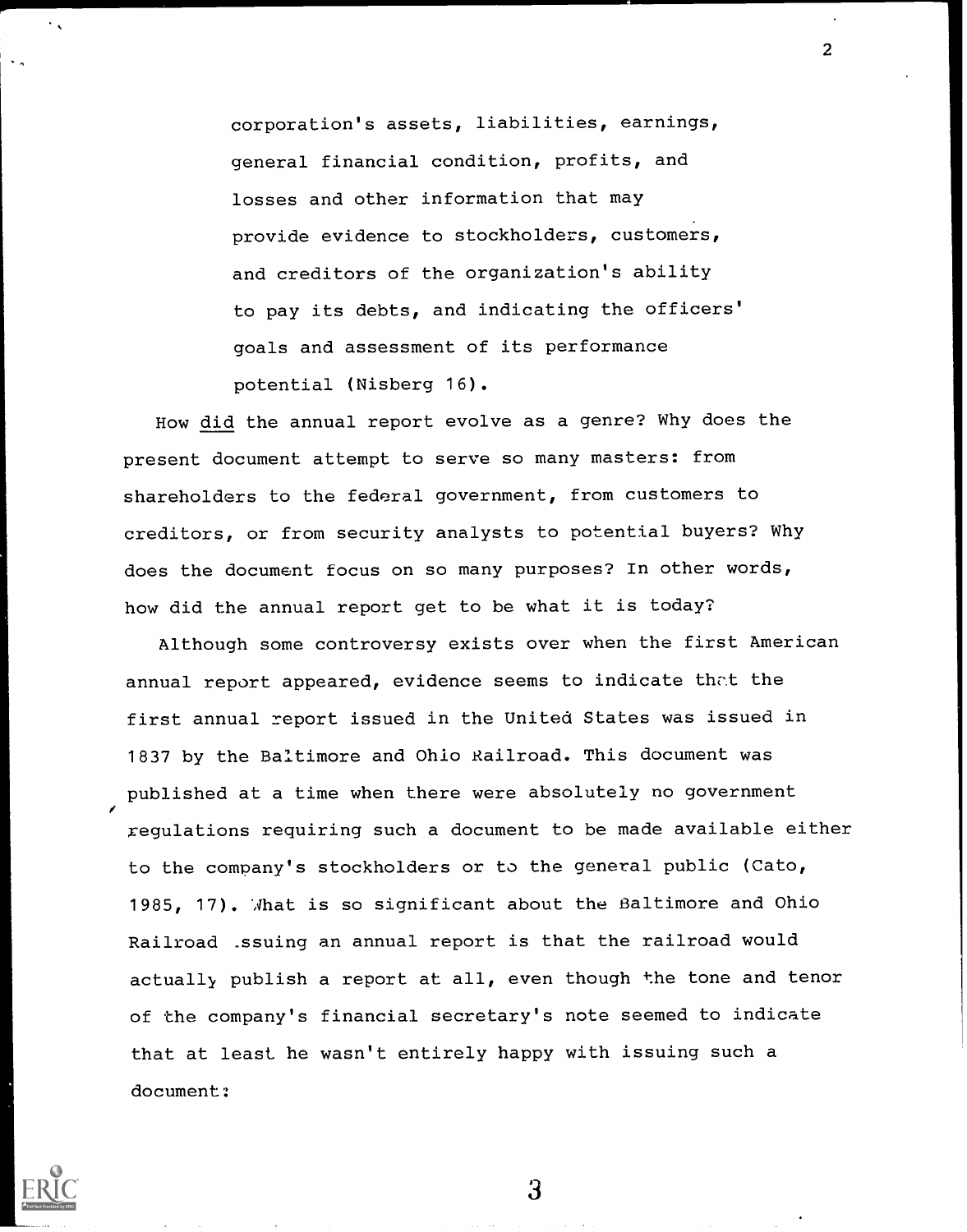The foregoing is an approximate estimate of the present situation of the company, and may not be strictly accurate, but it certainly comes within two or three thousand dollars.

(Meyer 12)

 $\overline{3}$ 

This statement clearly indicates a prevailing attitude at the time: American business was very reluctant to disclose the financial state of the company in any form. Indeed, that unwillingness has been a recurrent theme in the history of annual reports. In point of fact, a large corporation, during much of the nineteenth century, was usually owned by one person or a mere handful of owners who, for the most part, dictated the direction that a large company would take, free from the constraining influences of having to account to a host of stockholders (McLaren 3). American companies at this time believed that what they chose to do with their factories, railroads, and banking institutions was really no one's business except those who owned large chunks of stock in the corporation or institution.

In his study of the annual report, Loyall McLaren notes that prior to 1860, every corporation in the United States had been created by a separate charter. It wasn't until 1888 that the Supreme Court of the United States ruled that "due process" applied not just to individuals but to corporations as well, effectively erasing "the doubts which had surrounded the corporate organization" (3), and paving the way for the beginnings of "stock flotation" as we now know it. 'As a result,

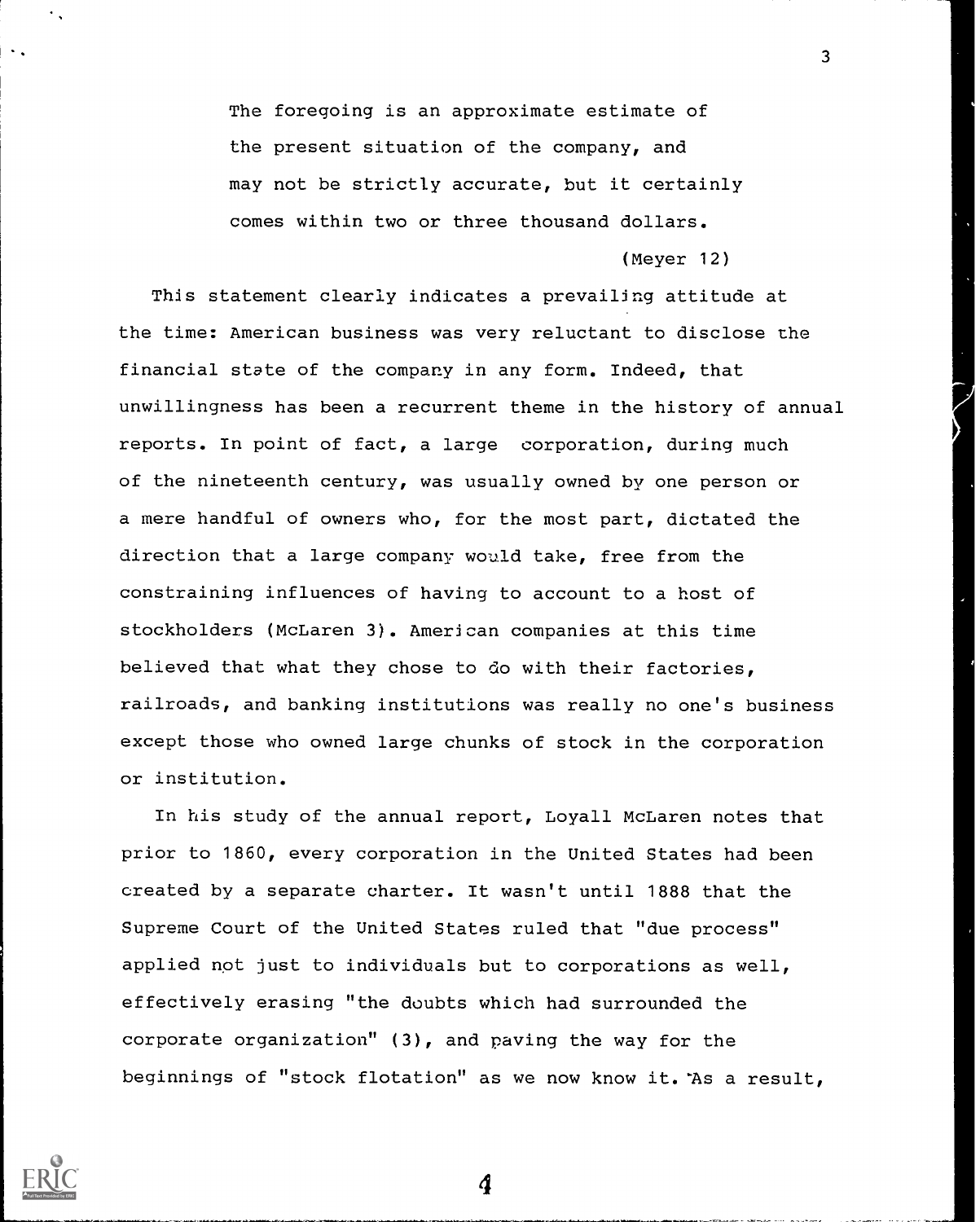equity issues on the New York Stock Exchange grew from a mere 219 in 1880 to 619 by 1920, a staggering rise of over 353 percent. Now, with ownership moving more and more into the public's hands, a need existed to communicate with the constituency of owners, despite some companies' reluctance.

Bryant notes that "in the old, pre-income tax days, owners were frequently managers, and big share owners were on boards of directors by automatic election." Thus, Bryant says, "such shareholders needed no fancy reports to know how their company was doing; they could ask and be assured of an answer" (106).

But by the 1920s, things had begun to change. And, of course, genuine change needed to happen. One company, for example, the publicly owned Royal Baking Powder Company, went thirty-five years without even issuing an annual report, while DuPont's 1907 report was a mere six pages long with only the barest compilation of information to satisfy only the handful of stockholders who were, in fact, the managers of the corporation. Once again, the annual reports seemed at times to be attempts to withhold information rather than to inform the stockholders on the outside of the corporate structure, where information was difficult, indeed, virtually impossible to find.

All this secrecy was in spite of a clarion call from the New York Stock Exchange, which as early as 1869 required its members to issue some form of annual report. In fact, few complied with the requirement (Poe 6). But in 1916, General Motors Corporation did publish a semiannual income account and balance sheet for the New York Exchange, the first real agreement

5

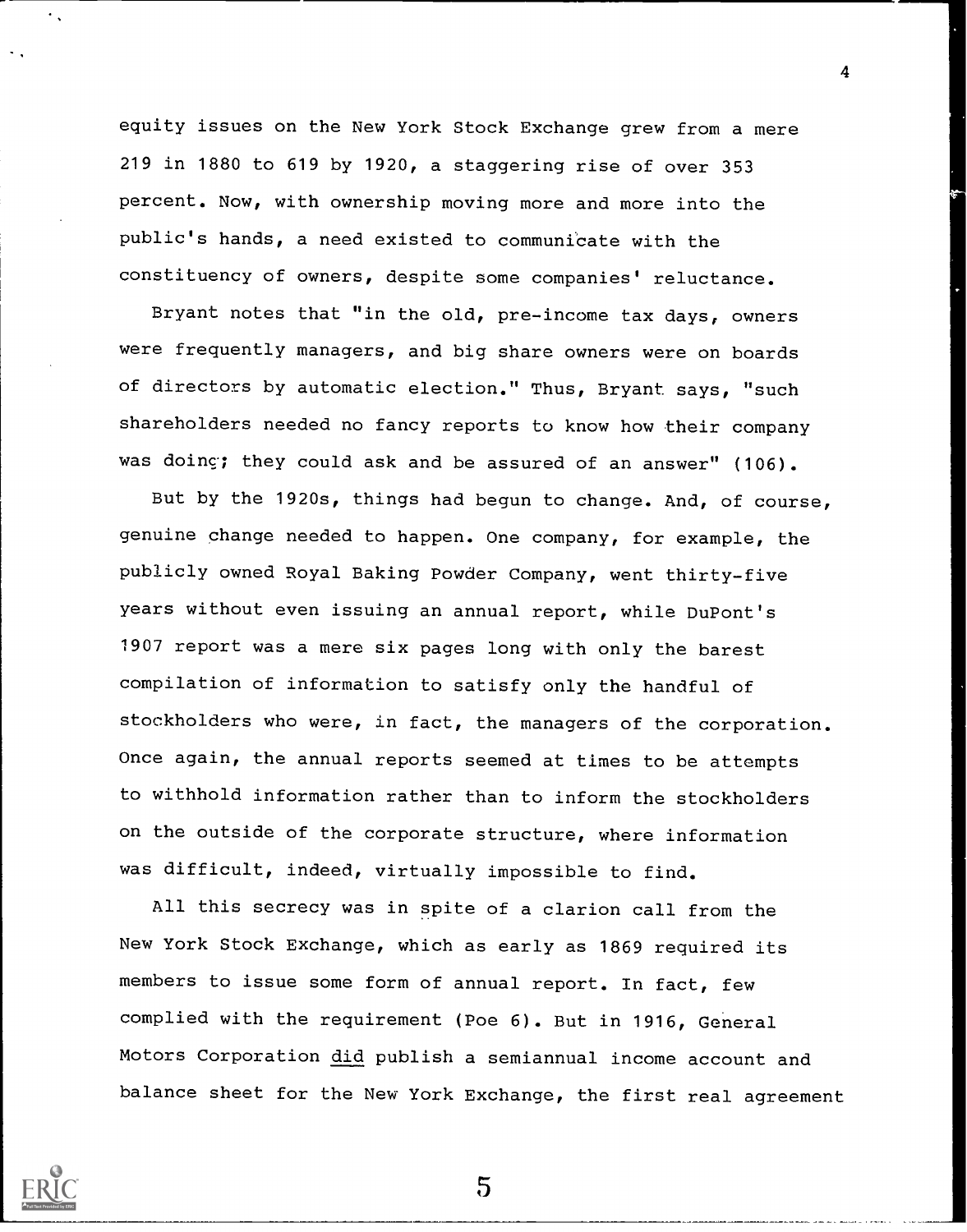by a large company to give the Exchange this amount of financial data. After this agreement with General Motors, the Exchange had the clout to require more and more companies to issue reports on the state of the individual corporation (McLaren 6-7).

5

Again, the time was ripe for change, and the change came in the depths of the Great Depression when the federal government stepped in to try to avert another major tragedy like the Stock Market Crash of 1929. With the passage of the Securities Act of 1933 and the Securities Exchange Act of 1934 (McLaren 7), there began what Adolph Lurie called a "trend toward more disclosure of information for stockholders" (17). The S.E.C. subsequently established rules that influenced both the kinds and the amount of information a company had to provide its stockholders. Essentially what those rules meant to the format and content of annual reports was that now companies had to, in some cases, at least, explain the figures in the balance sheet if the corporation was to attract investors and other stockholders. Such a move ushered in the need for a chief executive's letter to the stockholders as the means to explain the figures.

According to Lurie, the S.E.C.'s goal at this time was to move more and more companies toward revealing more and more information about their corporations' organization, financial shape, and future plans: "According to the S.E.C., the name of the game is disclosure" (17). In a very real way, then, the S.E.C. has encouraged the corporate world toward affording the potential investor as much information as possible.

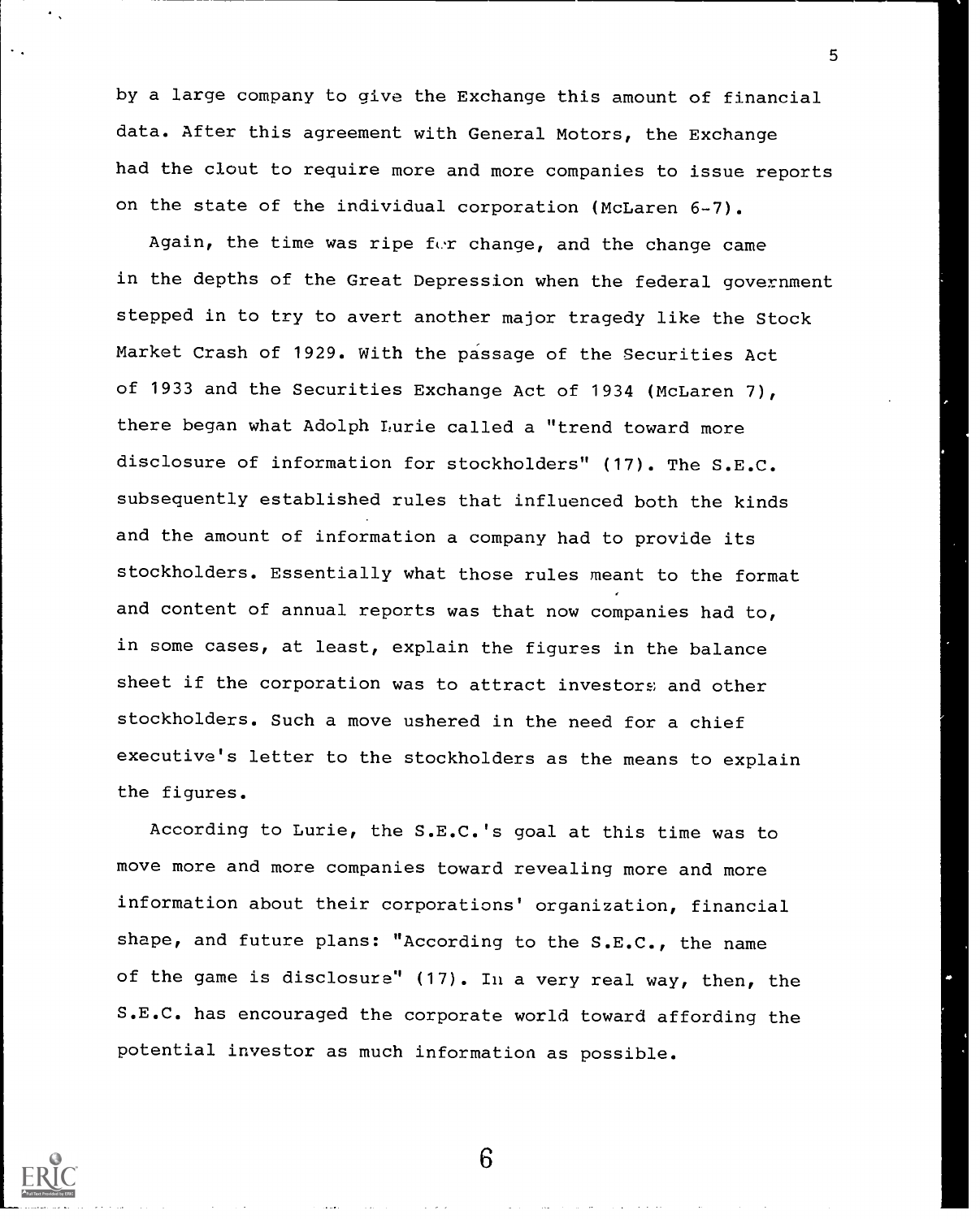But the first efforts at more required disclosure produced reports that have been described as "terse" and "niggling" at best (Poe 8). In fact, it wasn't until 1955 that the annual report, resplendent with'color pictures, slick paper, and an attempt at writing that involved stockholders, began to be produced. To this end, I.B.M. hired Paul Rand, a leading graphics designer, to "deliver a sparkling magazine style in the modern annual report (Poe 8). What is significant about the advent of these I.B.M. reports was that other corporations began to realize that the same old tired prose, translucent only to trained accountants, would no longer suffice. If corporations hoped to attract new investors, they would have to produce prose that the average reader could understand. One executive captured the essence of this new rhetorical spirit this way: They wanted to find "a writer who had actually finished schocl" (Poe 8). Once again, corporations reluctantly moved toward revealing more of themselves to the investing public.

6

Important along the way, however, was the work of Paul Runyan who transformed the annual report of Litton Industries into "a spectacular sales machine... with vision and creative energy" (Meyer 12). Litton's 1962 report, for example, used a photo of the Acropolis on the cover to reinforce a text that burst with the spirit of freedom and that painted Litton as a company with great vision and creative energy (Poe 8). With such models out there as Litton's, who even hired Andrew Wyeth to paint the cover art (Meyer 12), it is no wonder that more and more corporations began producing elaborate and detailed annual

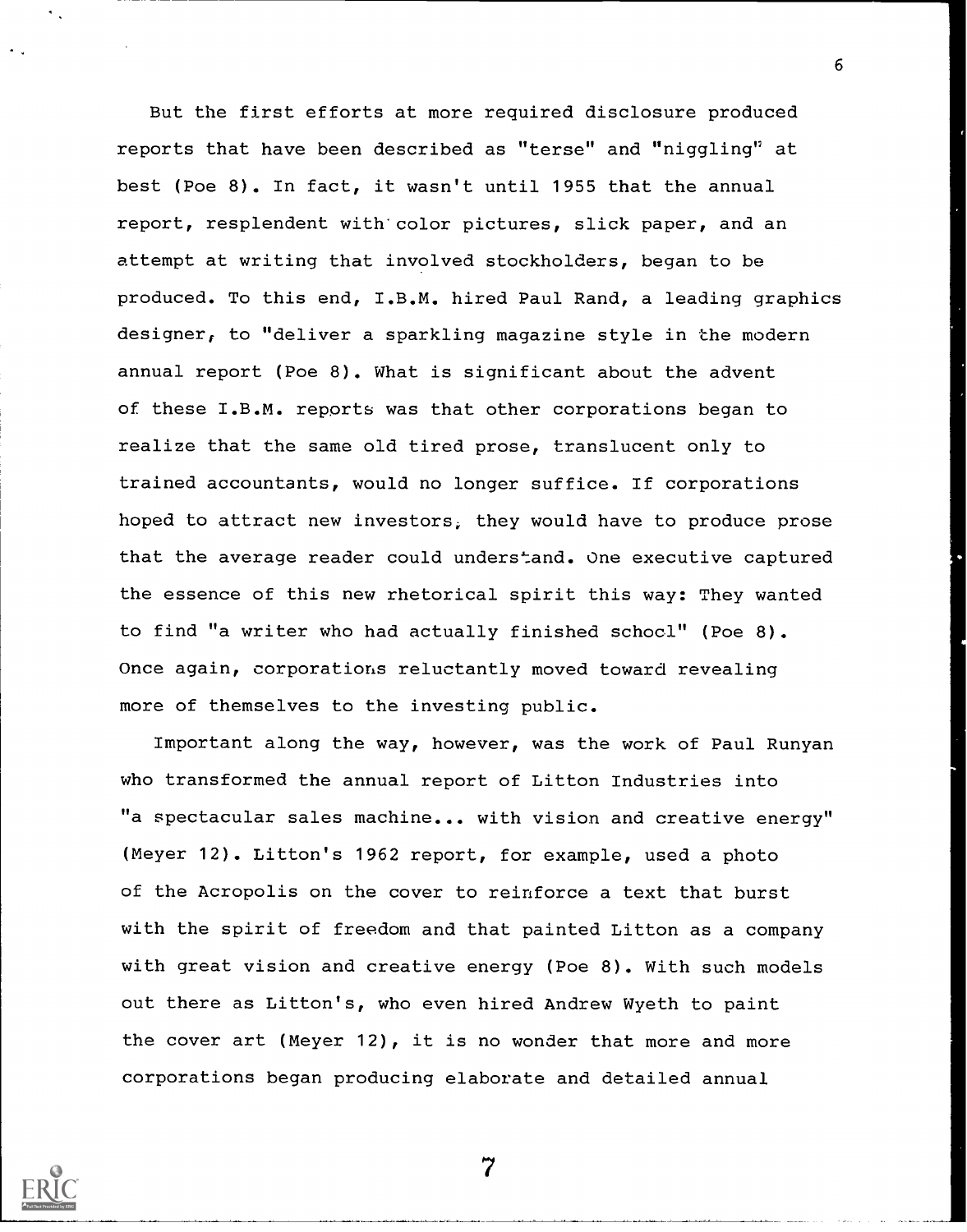reports. In fact, events just down the road provided even more impetus.

7

Effective March 15, 1978, the S.E.C, responding to increasing pressure from a general public becoming more and more disenchanted with questionable business practices, asked for even more information from annual reports. Silk and Vogel in Ethics and Profits state that about this time many companies felt very resentful that the government was "forcing" them to be more socially responsible (56). Such governmental intervention caused a backlash in many companies, prompting them to resist any "requests" the government made. The government, in turn, was forced to crack down on the business world in general with what most business leaders saw as needless government regulations.

With the crackdown, the government asked for even more information from annual reports than before. While many of the new requirements had to do with the financial disclosure, there were important changes that affected the narrative portion of the annual report. The S.E.C. now required, for example, a narrative description of the business, meaning that a company had to compose at least part of the annual report in prose for reading by potential investors and stockholders.

The years since 1980 have been called the "serious period" in the production of annual reports (Poe 8). That label applies because the federal government has moved toward even more standardization of reports by requiring certain financial documents as well as documents that would aid the reader in

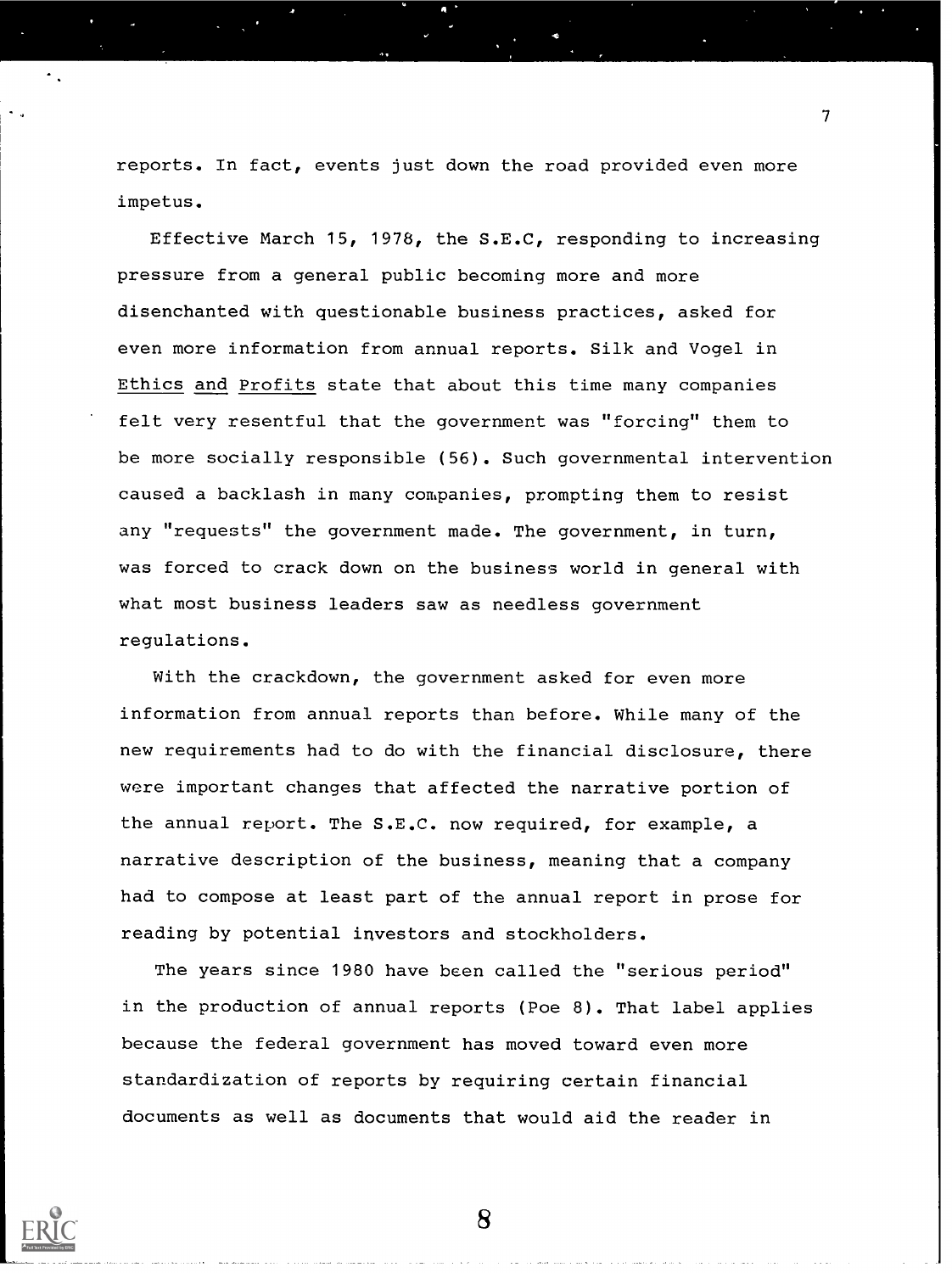evaluating the past performance and managerial strategies of a particular company. According to one expert, Fraser Seitel, writing in U.S. Banker, the S.E.C.'s subtle pressure was designed to "make annual reports less tedious and more relevant" (89).

8

The 1990's began with a few companies like Chase Manhattan, General Motors, and McKesson Corporation shying away from long and often overpowering annual reports and resorting to publishing "summary reports," (Seitel 89). These "summary reports" meet the minimum requirements of the S.E.C., but offer little more.

Thus, the present-day annual report: a document with a colorful history, adapting to economic conditions, governmental regulations, and the demands of the stockholders, security analysts, and the forces of history. To understand the annual report as a rhetorical document, we must first understand just where it came from, for like so many business documents only when we appreciate the context out of which they arose are we ready to see just what the document is made of.

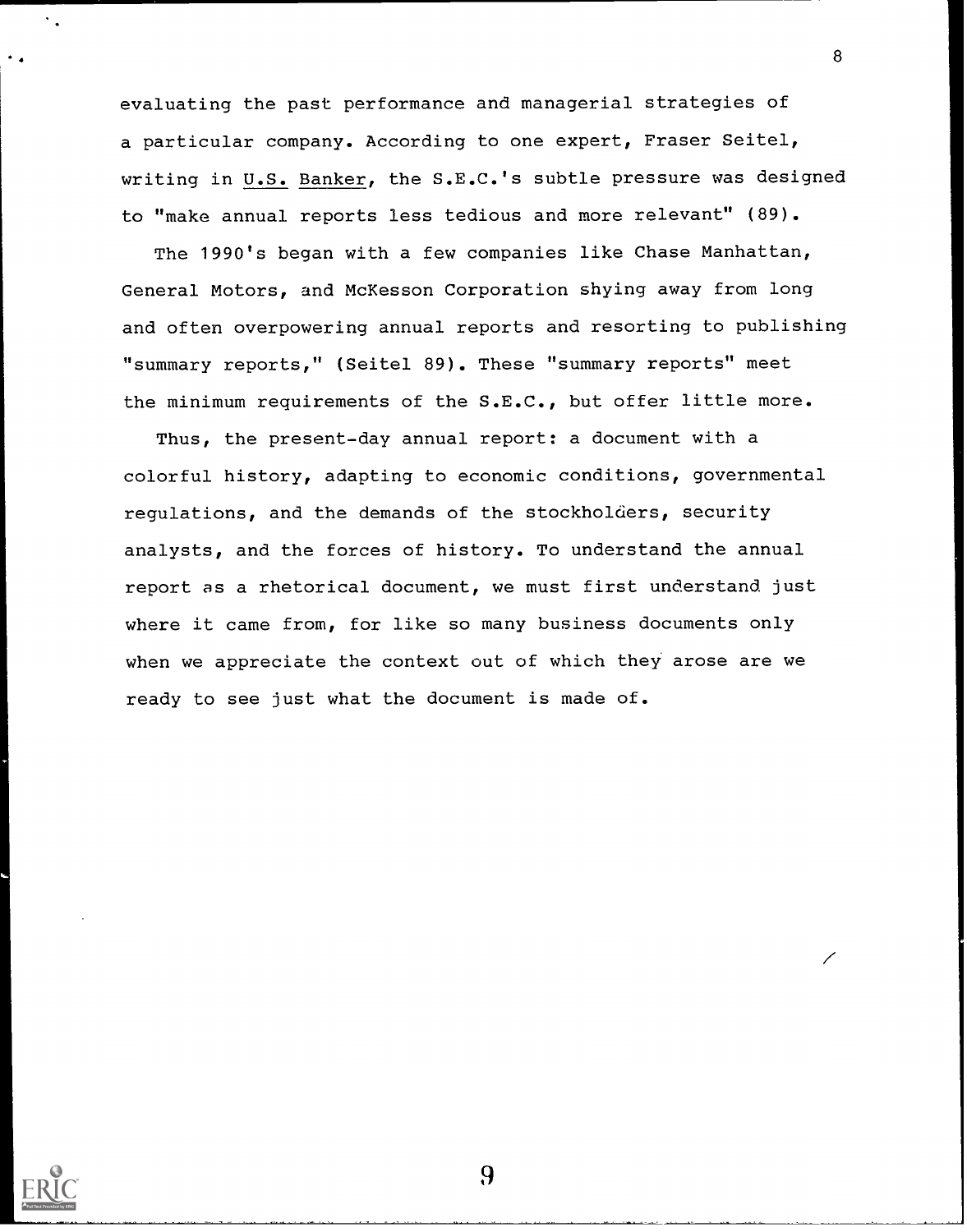### Sources

- Bryant, Samuel. "How's the Annual Report Coming?" Fortune January 1964: 104-107.
- Cato, Sid. "The Annual Report: 'Here I Come, World.'" Public Relations Quarterly 30 (1986): 17-21.
- Lurie, Adolph. How to Read Annual Reports. Englewood Cliffs, New Jersey: Prentice-Hall, 1984.
- McLaren, Loyall. Annual Reports to Stockholders. New York: The Ronald Press, 1947.
- Meyer, Herbert E. "Annual Reports Get an Editor in Washington." Fortune 7 May 1979: 210-212; 216-222.
- Nisberg, Jay N. The Random House Handbook of Business Terms. New York: Random House, 1988.
- Poe, Randall. "The Old Gray Annual Report Ain't What It Used to Be." Financial World December 1979: 2-12.
- Seitel, Fraser P. "Rethinking the Annual Report." U.S. Banker October 1989: 89-90.
- Silk, Leonard and David Vogel. Ethics and Profit. New York: Simon and Schuster, 1976.